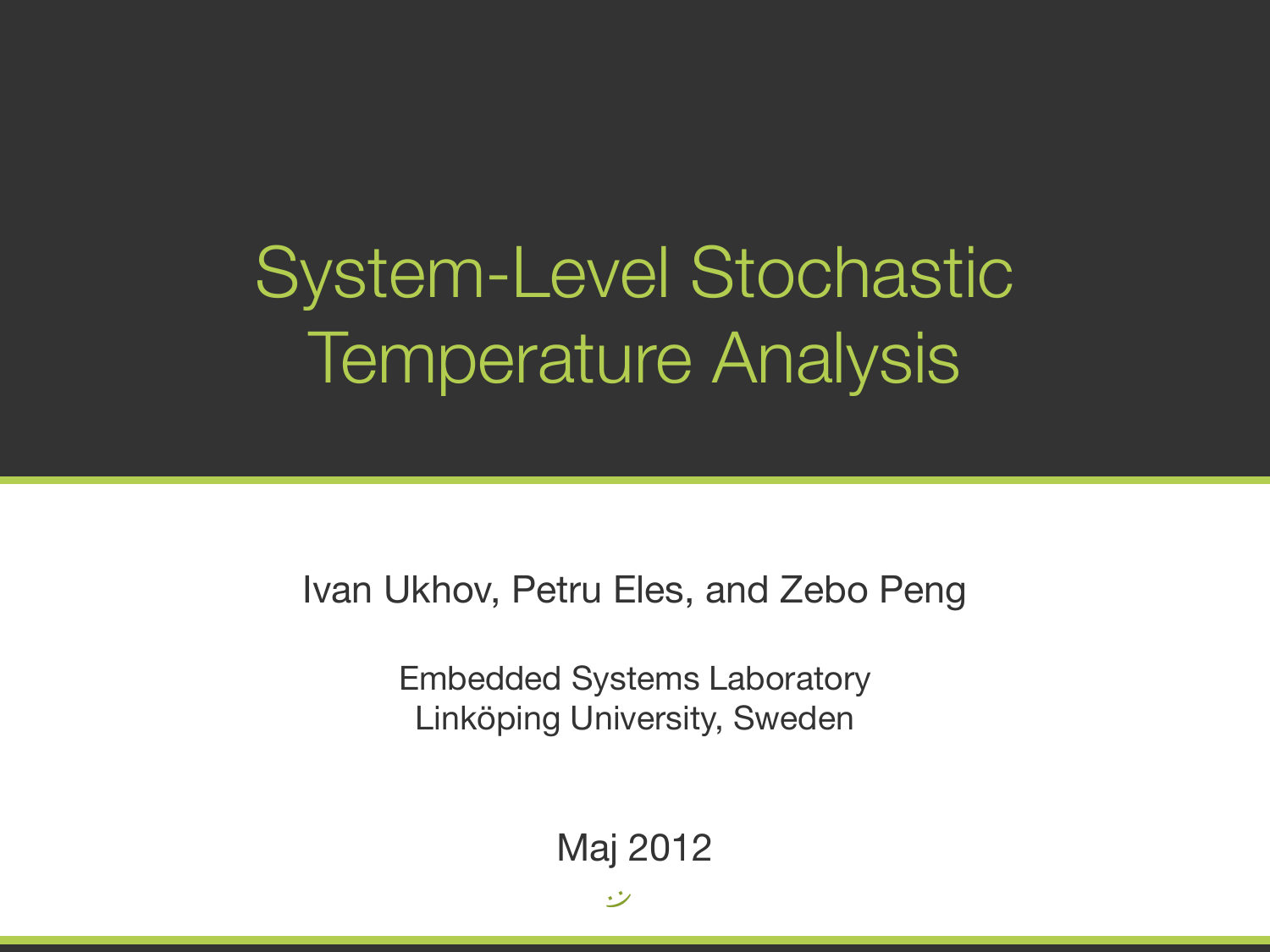1

### Vänligen vänta, explained later



## Overview

## We have:

- A multiprocessor platform.
- Knowledge of uncertainties.

## We consider:

- Process variation.
- Environmental noise.

## We<sup>r</sup>

- Transient Temperature Analysis.
- Dynamic Steady-State Temperature Analysis.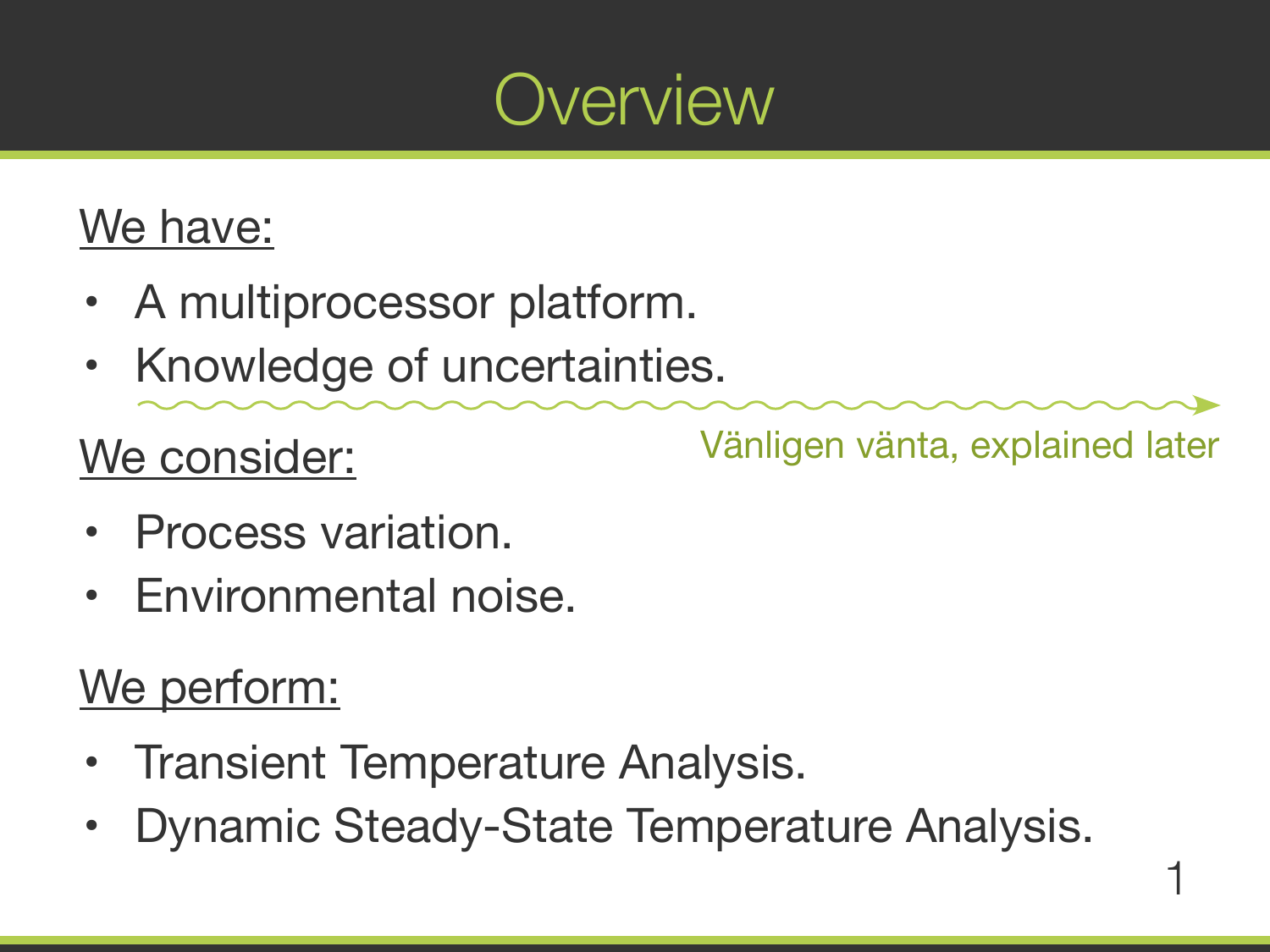

## Given a multiprocessor platfrom, an equivalent thermal RC circuit is constructed:



### As usual temperature is modeled using:



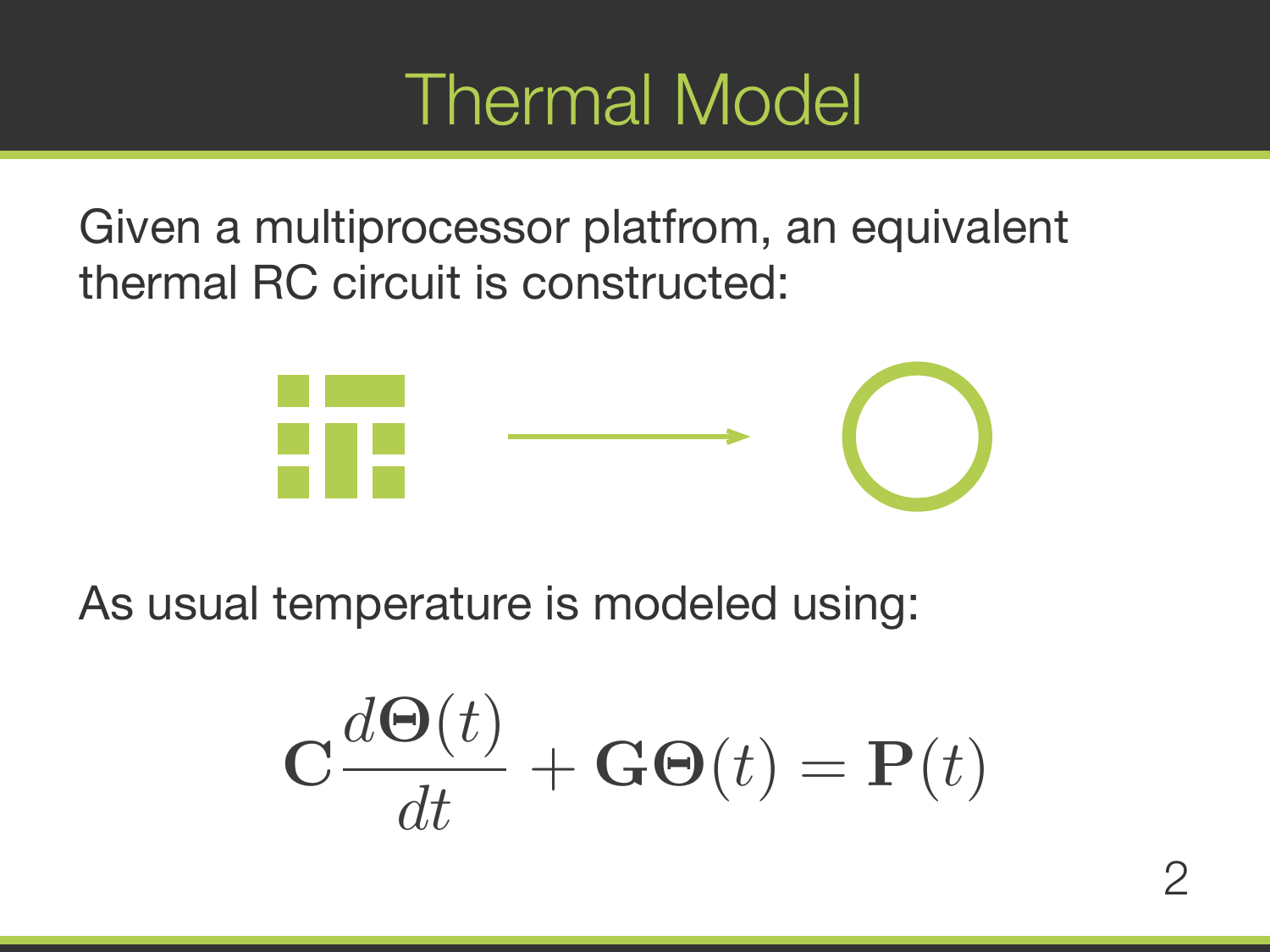## Uncertainties

## Actual power dissipation is uncertain:

# Environmental noise

### $\mathbf{F}(t) = \mathbf{P}_{\mathrm{dyn}}(t) + \mathbf{P}_{\mathrm{leak}}(t) + \mathbf{N}(t)$ P P P  $\overline{\mathbf{d}}$ P

 $\frac{P}{P}$ 

 Process variation

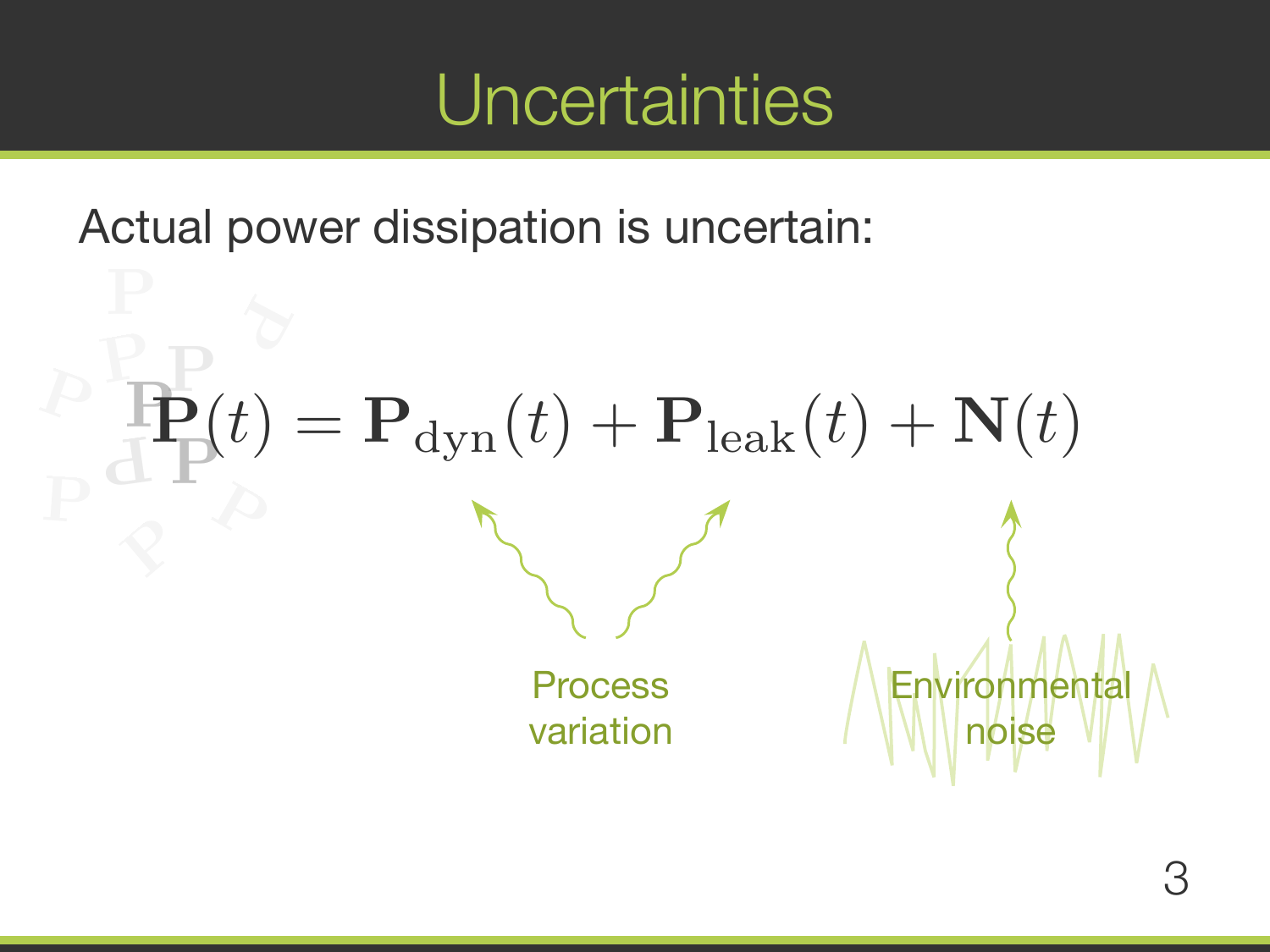## Process Variation: Dynamic Power

## Assumptions:

- Multivariate normal distribution.
- Deviation from the nominal value is known in percentage, aka the variation ratio vector.
- Correlation matrix is known.

4

### Resulting model:

 $\Lambda_{\text{dyn}}(t) = \text{diag}(\mu_{\text{dyn}}(t))\text{diag}(\mathbf{K}_{\text{dyn}})\Gamma[S[\mathbf{P}_{\text{dyn}}]]$  $P_{\text{dyn}}(t) = \mu_{\text{dyn}}(t) + \Lambda_{\text{dyn}}(t)$  =  $\mu_{\text{dyn}}(t)$  +  $\Xi_{\text{dyn}} \sim \mathcal{N}(\mathbf{0}, \mathbf{I})$ 

## $\mathbf{K}_{\text{dyn}}$  $S[\mathbf{P}_{\text{dyn}}]$

Single r.v.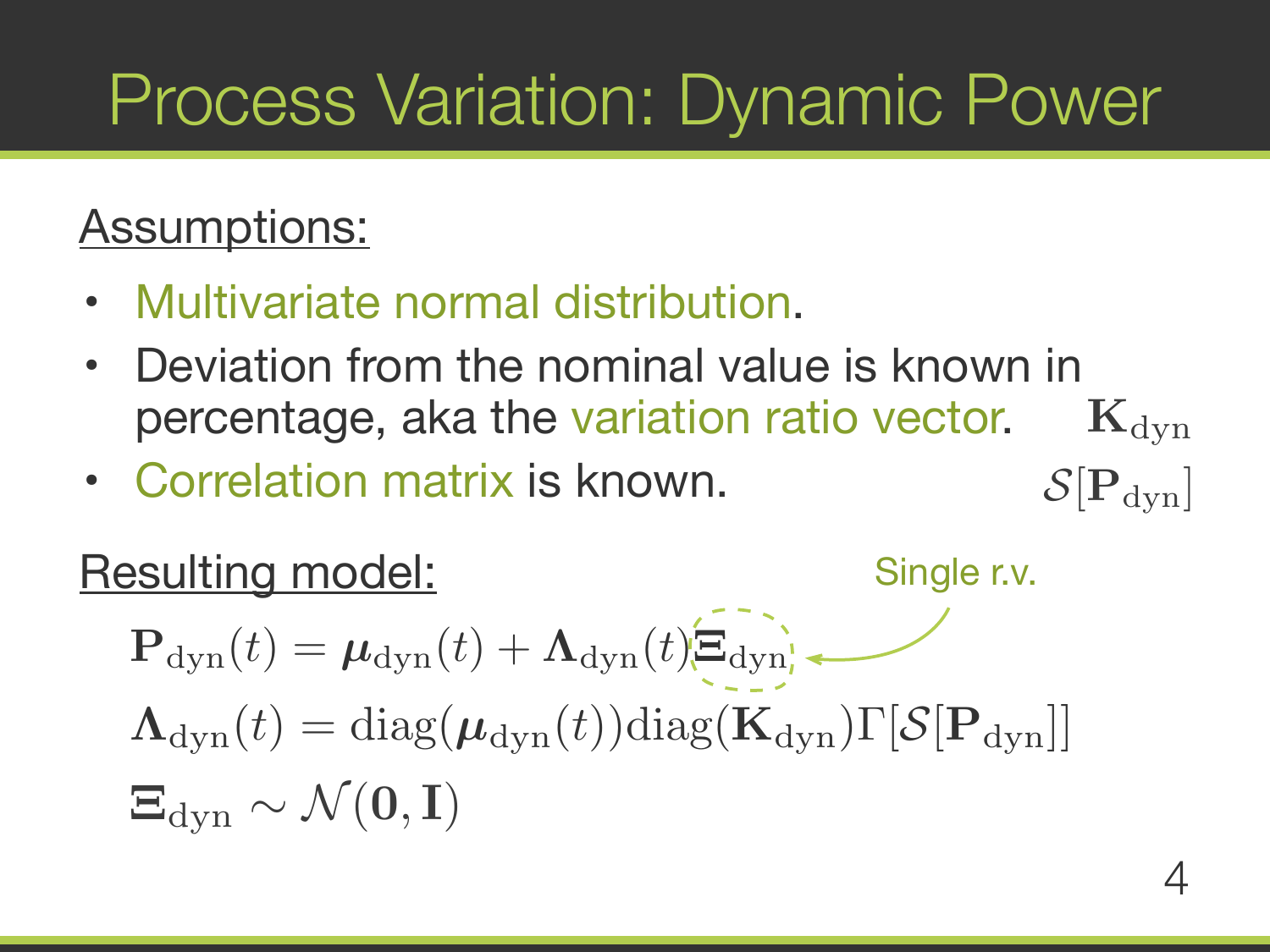## Process Variation: Leakage Power

## Assumptions:

- Multivariate normal distribution.
- Nominal value is given.
- Covariance matrix is given.
- Linearization coefficient vector is given.

5

### Resulting model:

### Single r.v.

 $\mathbf{P}_{\rm leak}(t) = \boldsymbol{\mu}_{\rm leak} + \boldsymbol{\Lambda}_{\rm leak}$  $\boldsymbol{\Xi}_{\rm leak} + \text{diag}(\mathbf{K}_{\rm leak}) (\boldsymbol{\Theta}(t) - \boldsymbol{\Theta}_{\rm ref})$  $\Xi_{\rm leak} \sim \mathcal{N}(\mathbf{0}, \mathbf{I})$  $\Lambda_{\rm leak} = \Gamma[\Sigma[\mathbf{P}_{\rm leak}]]$ 

## $\Sigma[P_{\rm leak}]$  $\mu_{\rm leak}$  $K_{\rm leak}$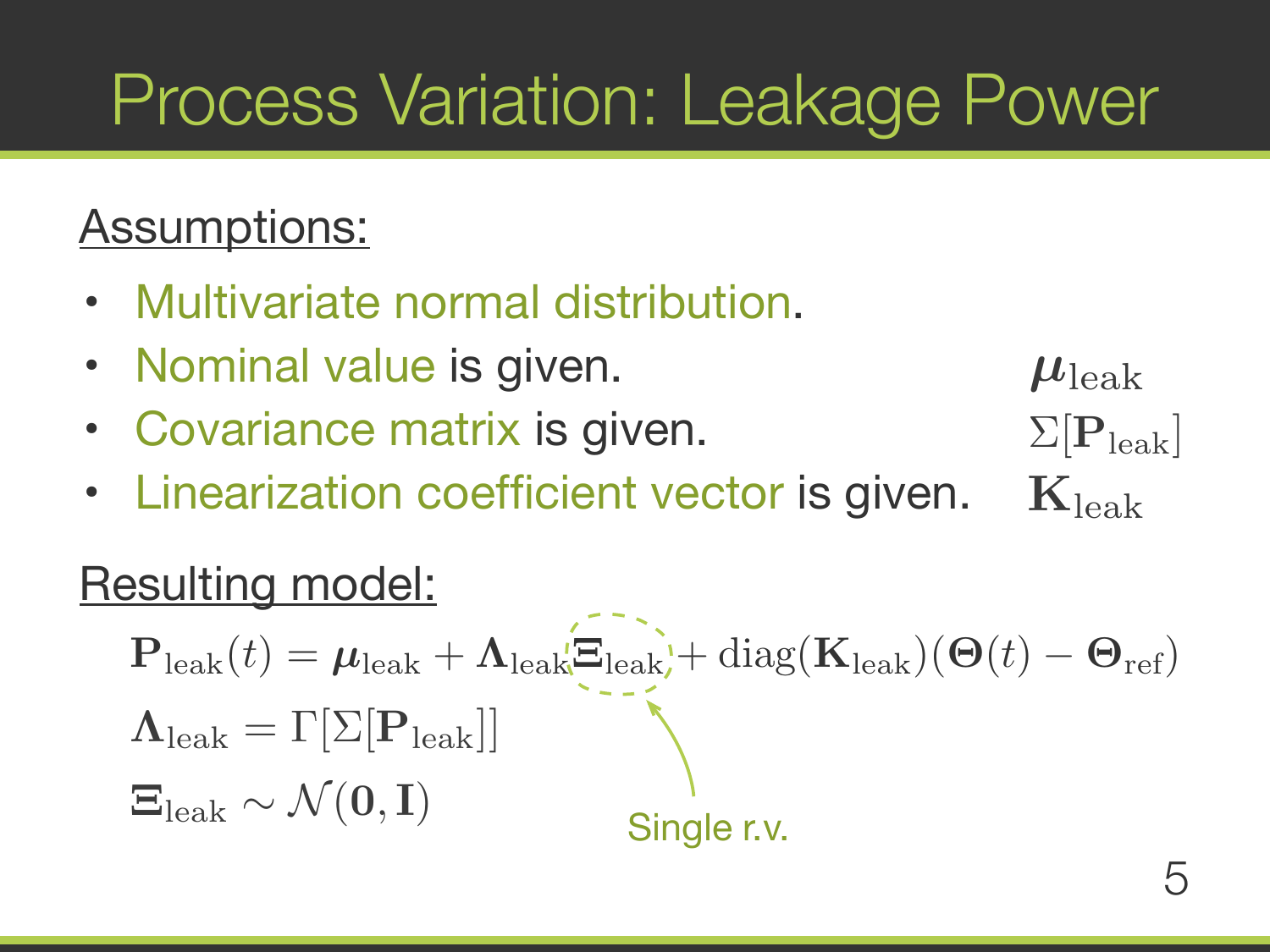## Assumptions:

- Noise is the white noise.
- Covariance matrix is given.

6

## Resulting model:

$$
\mathbf{N}(t) = \mathbf{\Lambda}_{\text{ns}} \overline{\mathbf{E}}_{\text{ns}}(t).
$$

$$
\mathbf{\Lambda}_{\text{ns}} = \Gamma[\Sigma[\mathbf{N}]]
$$

$$
\mathbf{E}_{\text{ns}} \sim \mathcal{N}(\mathbf{0}, \mathbf{I})
$$



## $\Sigma[N]$

### Continuous set of r.v.'s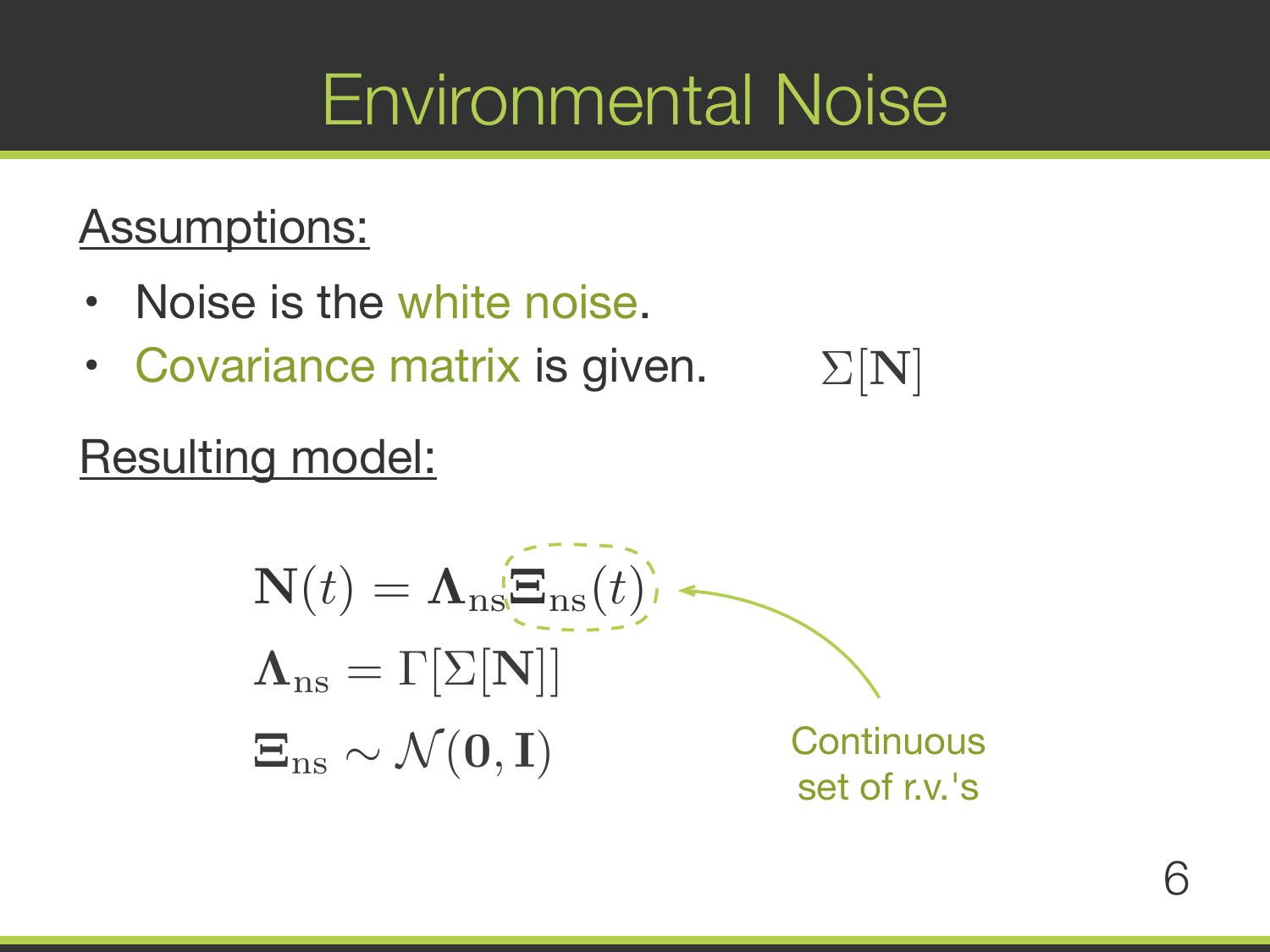## All Together

Just change the notation  $\mathbf{C}\frac{d\mathbf{\Theta}(t)}{dt}$  $+$  (G – diag( $\mathbf{K}_{\text{leak}}$ )) $\Theta(t)$  = dt  $\mu_{\rm dyn}(t) + \mu_{\rm leak} - \rm diag(\mathbf{K}_{\rm leak}) \boldsymbol{\Theta}_{\rm ref}$  $+$   $\mathbf{\Lambda}_\mathrm{dvn}(t)$  $\mathbf{\Xi}_\mathrm{dvn}$  +  $\mathbf{\Lambda}_\mathrm{leak}$  $\mathbf{\Xi}_\mathrm{leak}$  +  $\mathbf{\Lambda}_\mathrm{ns}$  $\mathbf{\Xi}_\mathrm{ns}(t)$  $\mathbf{C} \frac{d \mathbf{\Theta}(t)}{dt} + \tilde{\mathbf{G}} \mathbf{\Theta}$  dt ˜  $\boldsymbol{p}(t) = \mathbf{P}$  $\mathbf{\tilde{P}}$ 

- 
- 
- 
- $(t) + \Lambda_{\text{ns}}\Xi_{\text{ns}}(t)$

Okej, we need to solve it nu...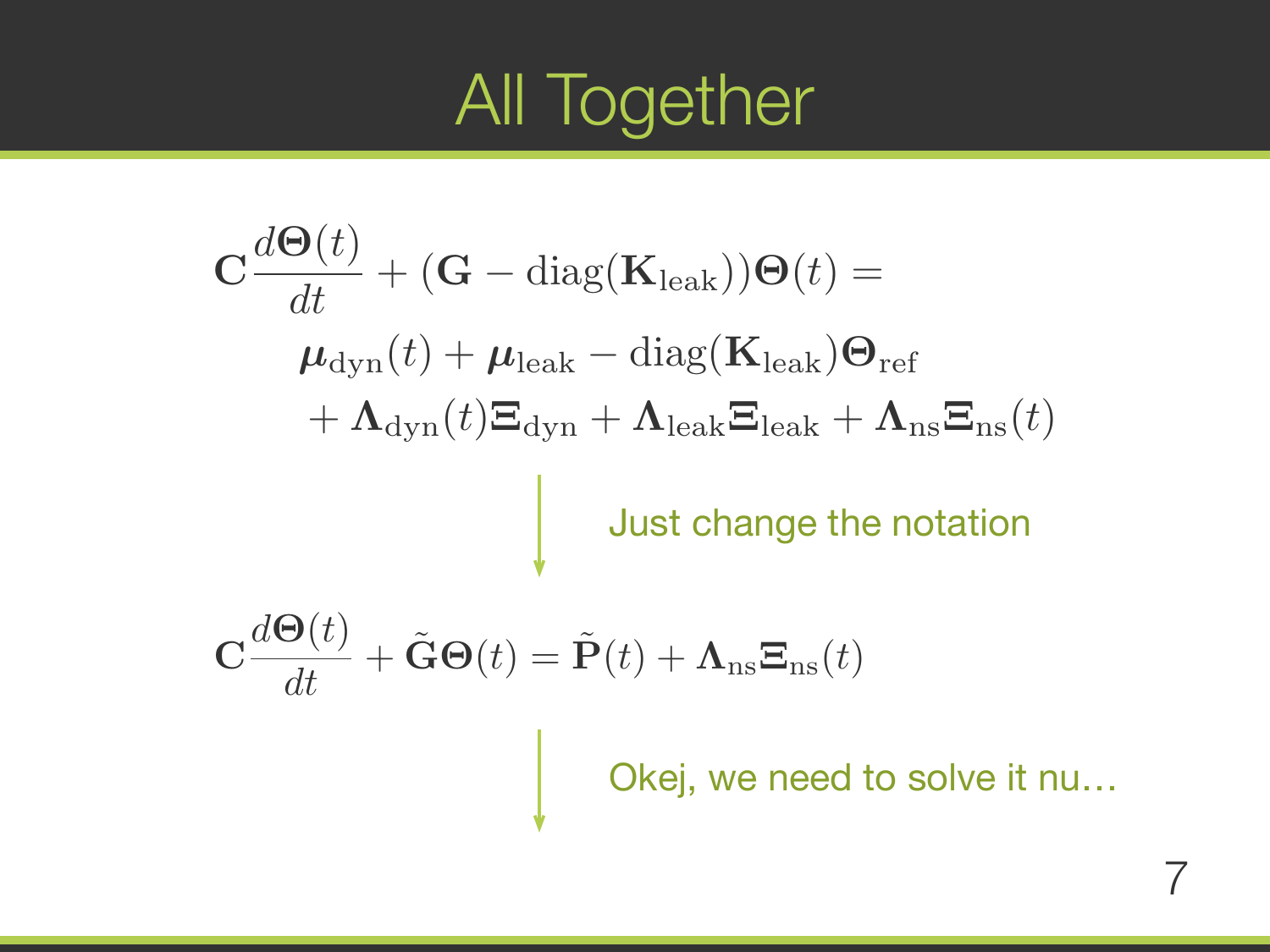## Stochastic Differential Equation

### Assume the power dissipation is constant:

$$
\mathbf{C}\frac{d\mathbf{\Theta}(t)}{dt} + \tilde{\mathbf{G}}\mathbf{\Theta}(t) = \tilde{\mathbf{P}}
$$

We have a Stochastic Differential Equation:

$$
d\Theta(t) = \mathbf{C}^{-1}(\tilde{\mathbf{P}} - \tilde{\mathbf{G}}\Theta(t))dt
$$

where  $W$  is the Wiener process, which has nowhere differentiable paths, thus, we cannot integrate! But...

- 
- $+\Lambda_{\text{ns}}\Xi_{\text{ns}}(t)$
- $(t + C^{-1} \Lambda_{ns} dW(t))$  $E_{\text{ns}}dt$ 
	-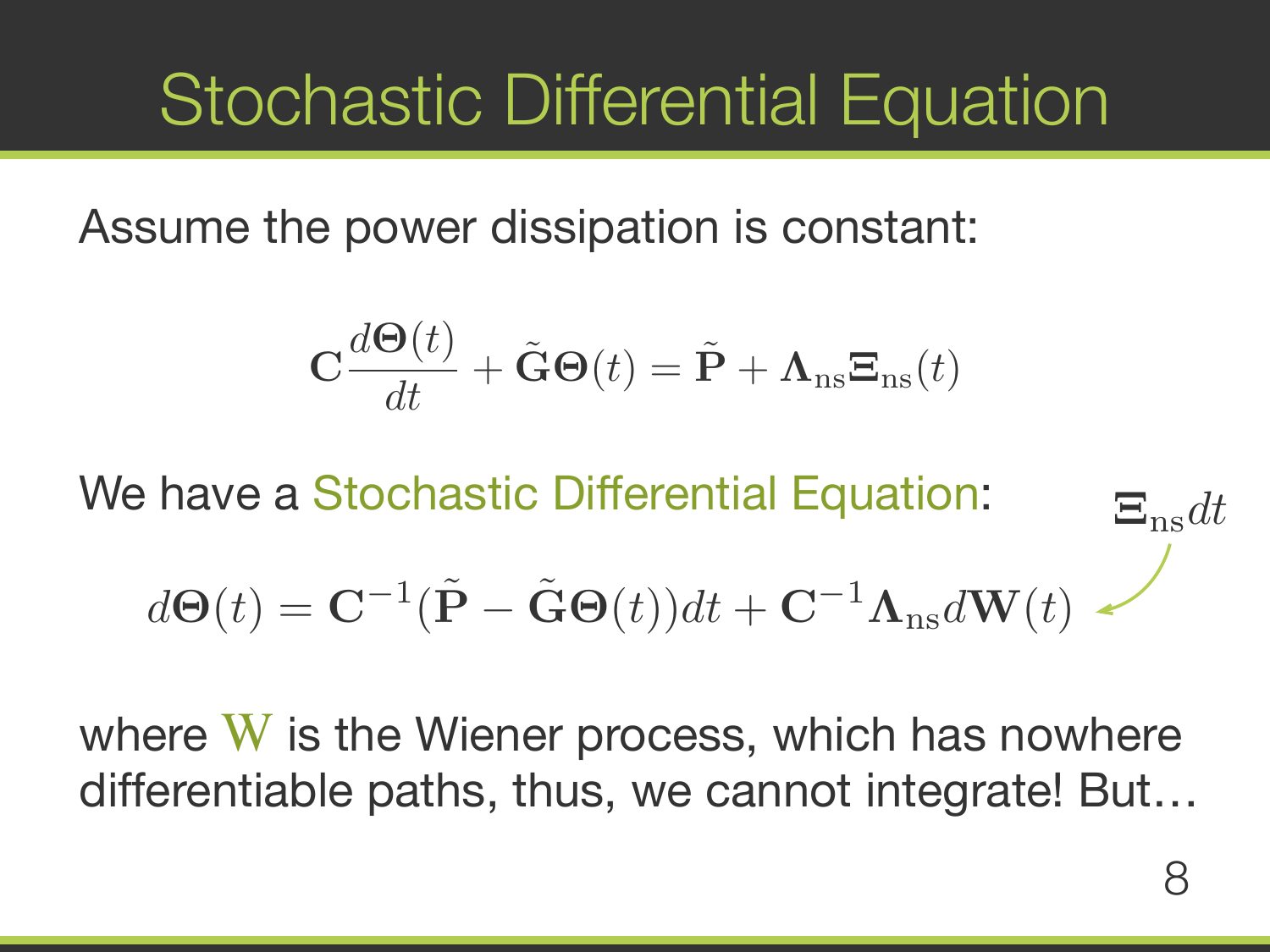## Recurrent Expression

The Itô calculus is here att hjälpa oss. Solution:

$$
\Theta(t) = \mathbf{A}(t)\Theta(0) +
$$

Normal r.v.'s ... and, thus, we have a recurrence:  $\mathbf{B}_i\mathbf{P}_i + \mathbf{D}_i$ A new one due to the noise II ACIQITIII II9N

$$
\Theta_{i+1} = A_i \Theta_i + \begin{matrix} \\ \\ \end{matrix}
$$
  
Coefficients as  
if deterministic

## $\mathbf{B}(t)\mathbf{P} + \mathbf{D}(t)$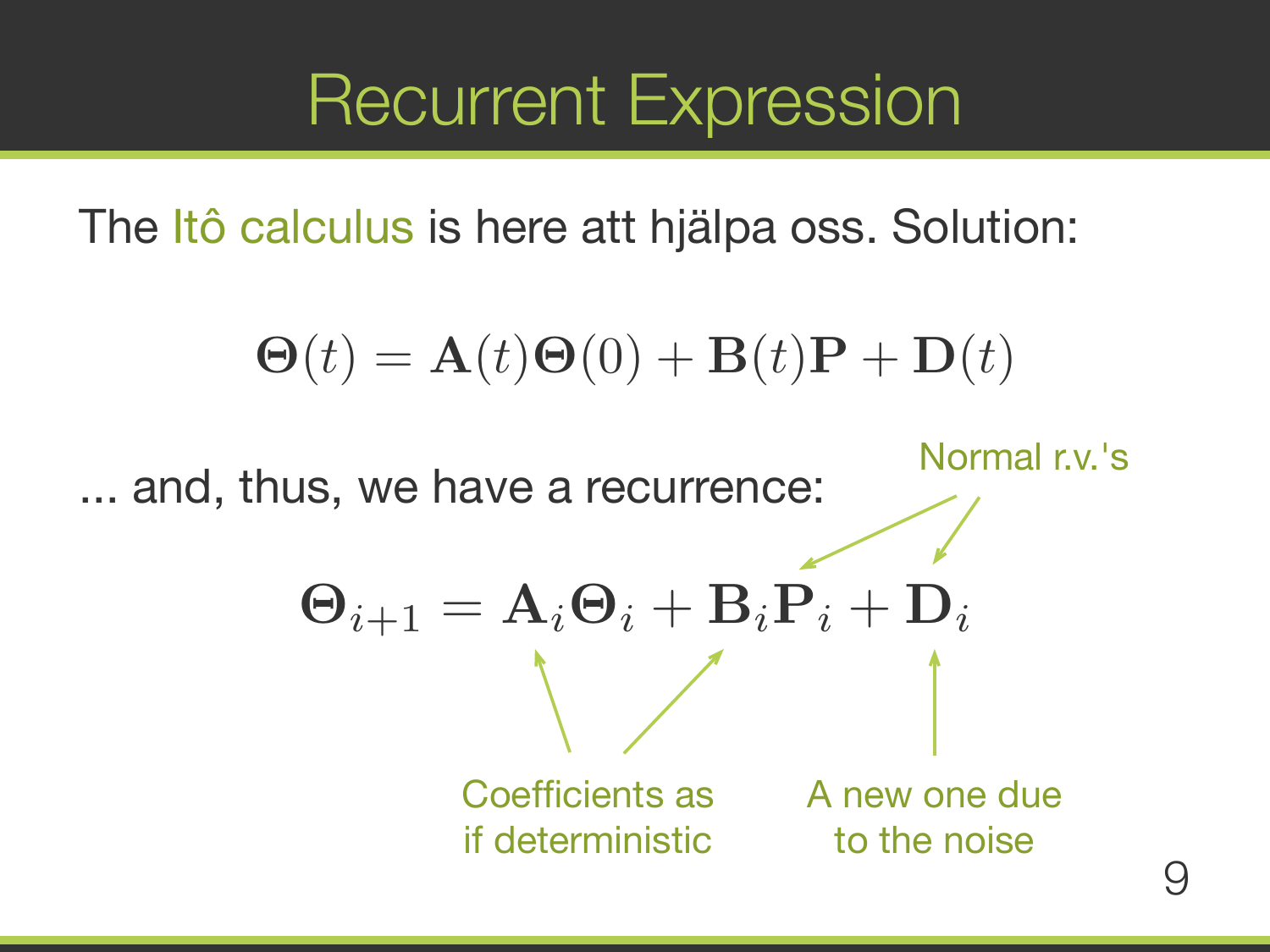## Transient Temperature Analysis (TA)

## Each step we have a multivariate normal r.v.:  $\Theta_{i+1} \sim \mathcal{N}(E[\Theta_{i+1}], \Sigma[\Theta_{i+1}])$

### where:

10

 $E[\Theta_{i+1}] = \mathbf{A}_i E[\Theta_i] + \mathbf{B}_i \mu_i$  $\Sigma[\mathbf{\Theta}_{i+1}] = \langle \mathbf{A}_i, \Sigma[\mathbf{\Theta}_i] \rangle + \langle \mathbf{B}_i, \mathbf{\Lambda}^2_{\text{dyn }i} + \mathbf{\Lambda}^2_{\text{leak}} \rangle + \Sigma[\mathbf{D}_i]$   $\longleftarrow$  Covariance  $\mathcal{B} + \langle \langle \mathbf{A}_i, \Sigma | \mathbf{\Theta}_i, \mathbf{\Xi}_{\text{dyn}} | \mathbf{\Lambda}_{\text{dyn}} |_i + \Sigma | \mathbf{\Theta}_i, \mathbf{\Xi}_{\text{leak}} | \mathbf{\Lambda}_{\text{leak}}, \mathbf{B}_i \rangle \rangle$ 



### where:

 $\sum[\Theta_{i+1}, \Xi_{\text{dyn}}] = \mathbf{A}_i \Sigma[\Theta_i, \Xi_{\text{dyn}}] + \mathbf{B}_i \mathbf{\Lambda}_{\text{dyn}}$  $\Sigma[\Theta_{i+1}, \Xi_{\text{leak}}] = \mathbf{A}_i \Sigma[\Theta_i, \Xi_{\text{leak}}] + \mathbf{B}_i \mathbf{\Lambda}_{\text{leak}}$ 

Expectation



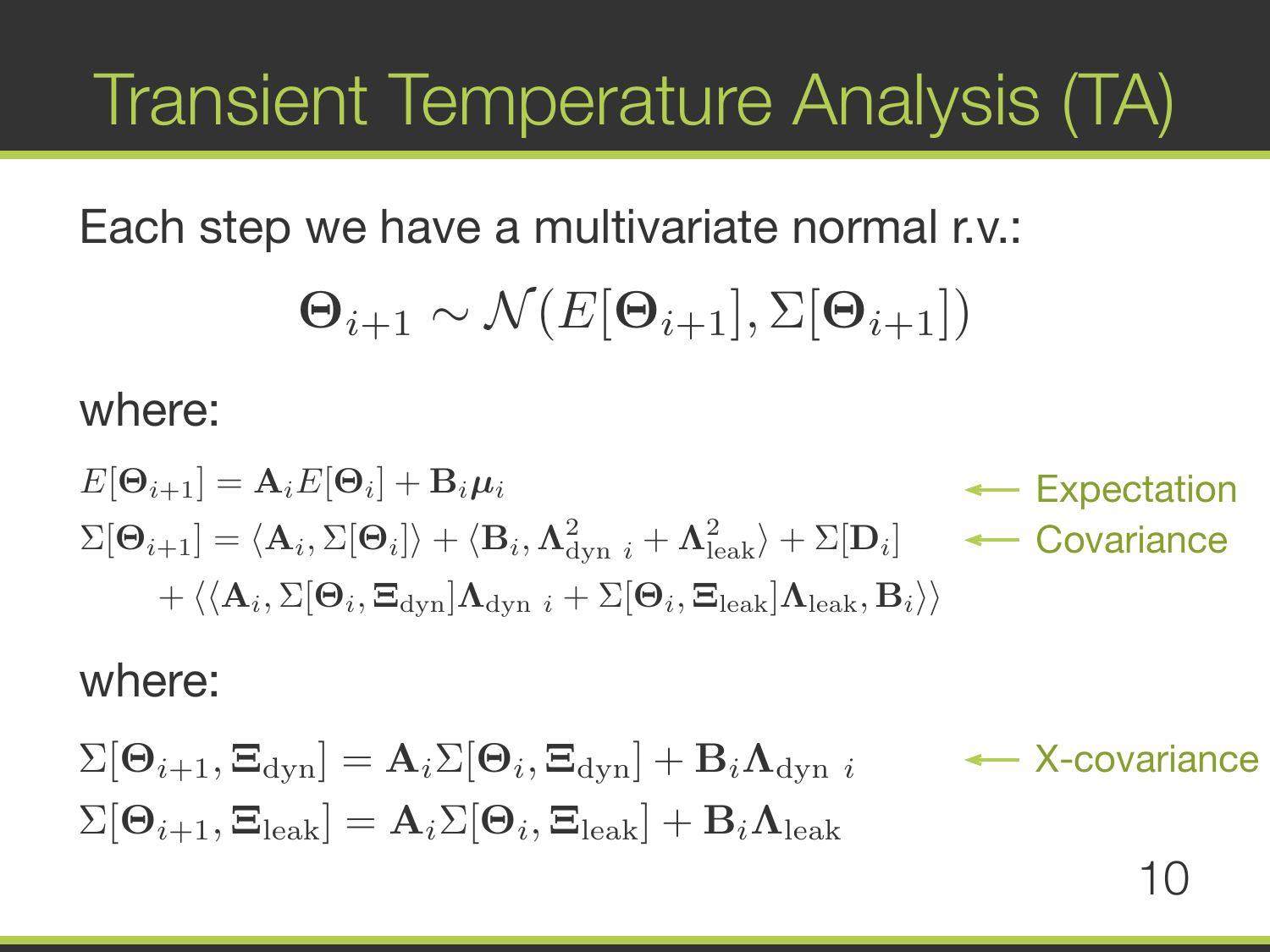## Dynamic Steady-State TA (1)

Now, power is periodic. Again use the recurrence:

$$
\Theta_{i+1} = \mathbf{A}_i \Theta_i +
$$

... plus an additional boundary condition:



... and we get a system of linear equations with random normally distributed coefficients.

## $\mathbf{B}_i \mathbf{P}_i + \mathbf{D}_i$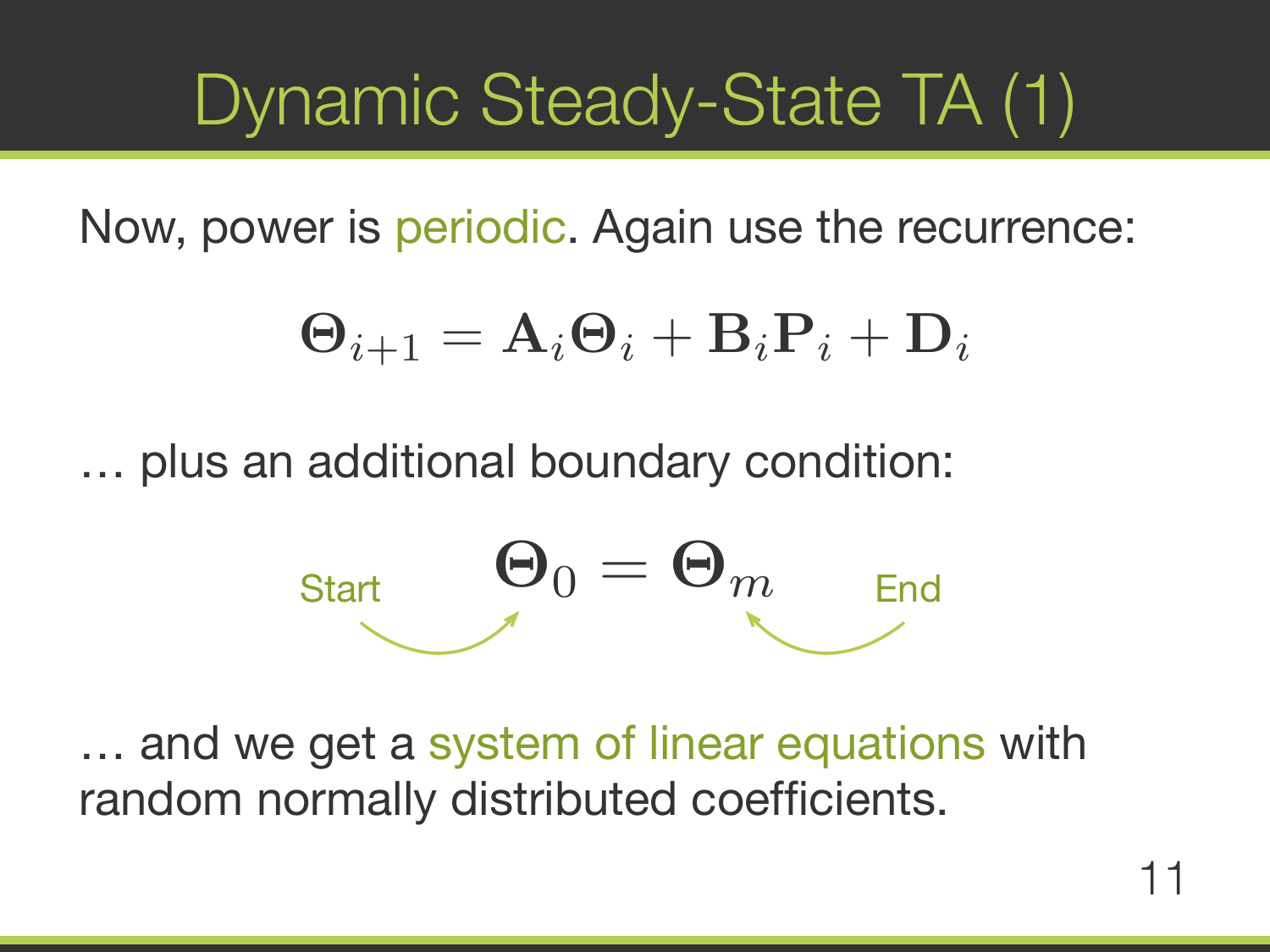## Dynamic Steady-State TA (2)

## Forming a condensed equation, we get:  $\Theta_0 \sim \mathcal{N}(E[\Theta_0], \Sigma[\Theta_0])$

where:

$$
E[\Theta_0] = \mathbf{Q} \mathbf{F}_{m-1}
$$
  

$$
\Sigma[\Theta_0] = \langle \mathbf{Q} \mathbf{H}_{\text{dyn } m-1}, \mathbf{I} \rangle + \langle \mathbf{Q} \mathbf{H}_{\text{le}}
$$

### where:  $\mathbf{H}_{\mathrm{dyn}}$   $i = \ldots$  $\mathbf{H}_{\mathrm{leak}}$   $i = \ldots$  $\mathbf{Q}$   $=$   $\ldots$  $\mathbf{M}_i$   $\;=\; \ldots$

### $_{\text{eak }}m-1,\textbf{I}\rangle + \langle \textbf{Q},\textbf{M}_{m-1}\rangle$

### Bla-bla-bla...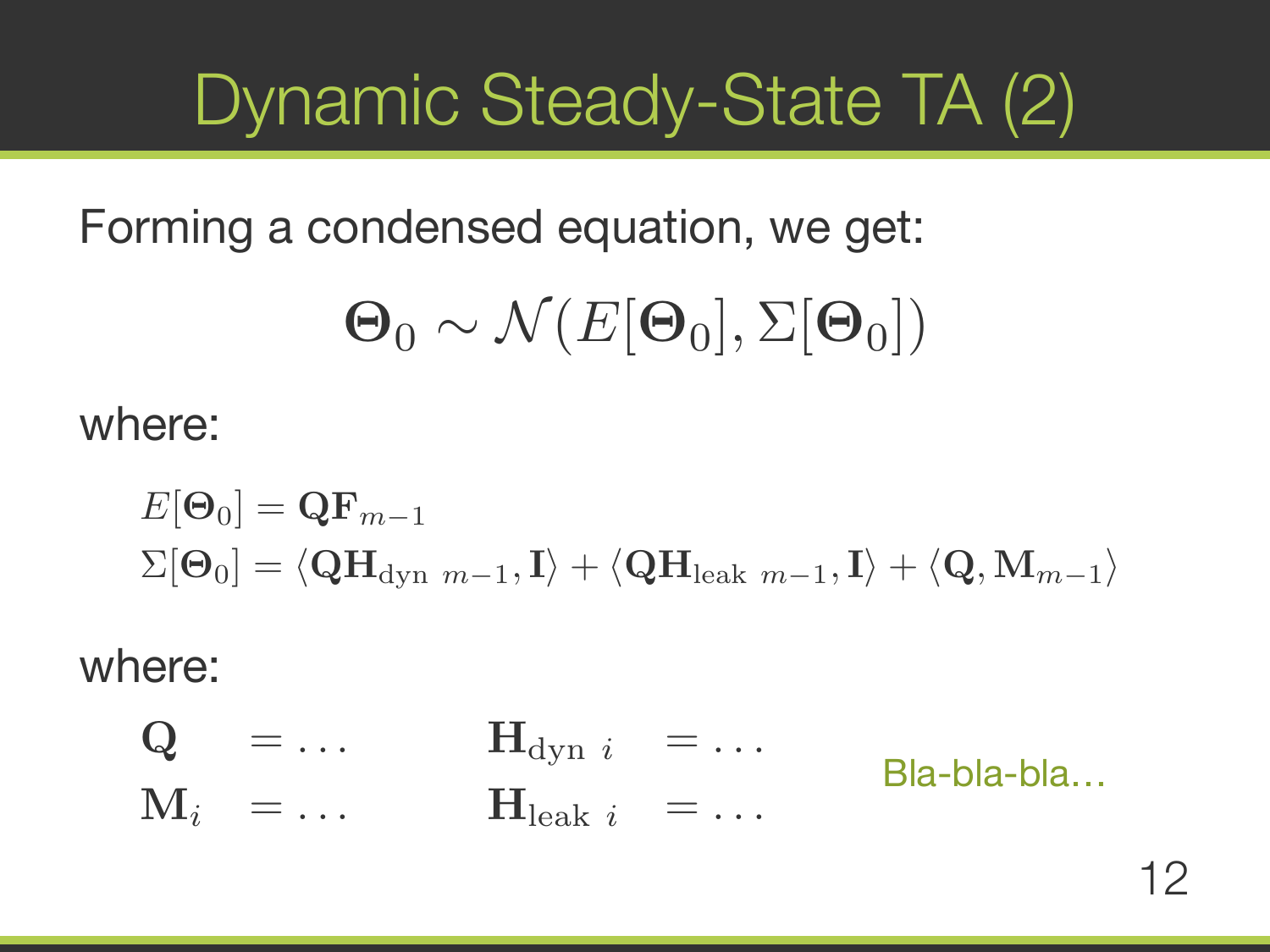## Dynamic Steady-State TA (3)

### Now, we have:

# $(\Theta_0 \sim \mathcal{N}(E[\Theta_0], \Sigma[\Theta_0]))$  $\Theta_{i+1} \sim \mathcal{N}(E[\Theta_{i+1}], \Sigma[\Theta_{i+1}])$

## The rest are found as before for the TTA:

where:

## $E[\mathbf{\Theta}_{i+1}] = \mathbf{A}_i E[\mathbf{\Theta}_i] + \mathbf{B}_i \mu_i$  $\Sigma[\mathbf{\Theta}_{i+1}] = \langle \mathbf{A}_i, \Sigma[\mathbf{\Theta}_i] \rangle + \langle \mathbf{B}_i, \mathbf{\Lambda}^2_{\text{dyn }i} + \mathbf{\Lambda}^2_{\text{leak}} \rangle + \Sigma[\mathbf{D}_i]$

13 B<sup>i</sup> ,Λleak]Ξleak ,Θi[Σ + <sup>i</sup> Λdyn]Ξdyn ,Θi[Σ ,A<sup>i</sup> +